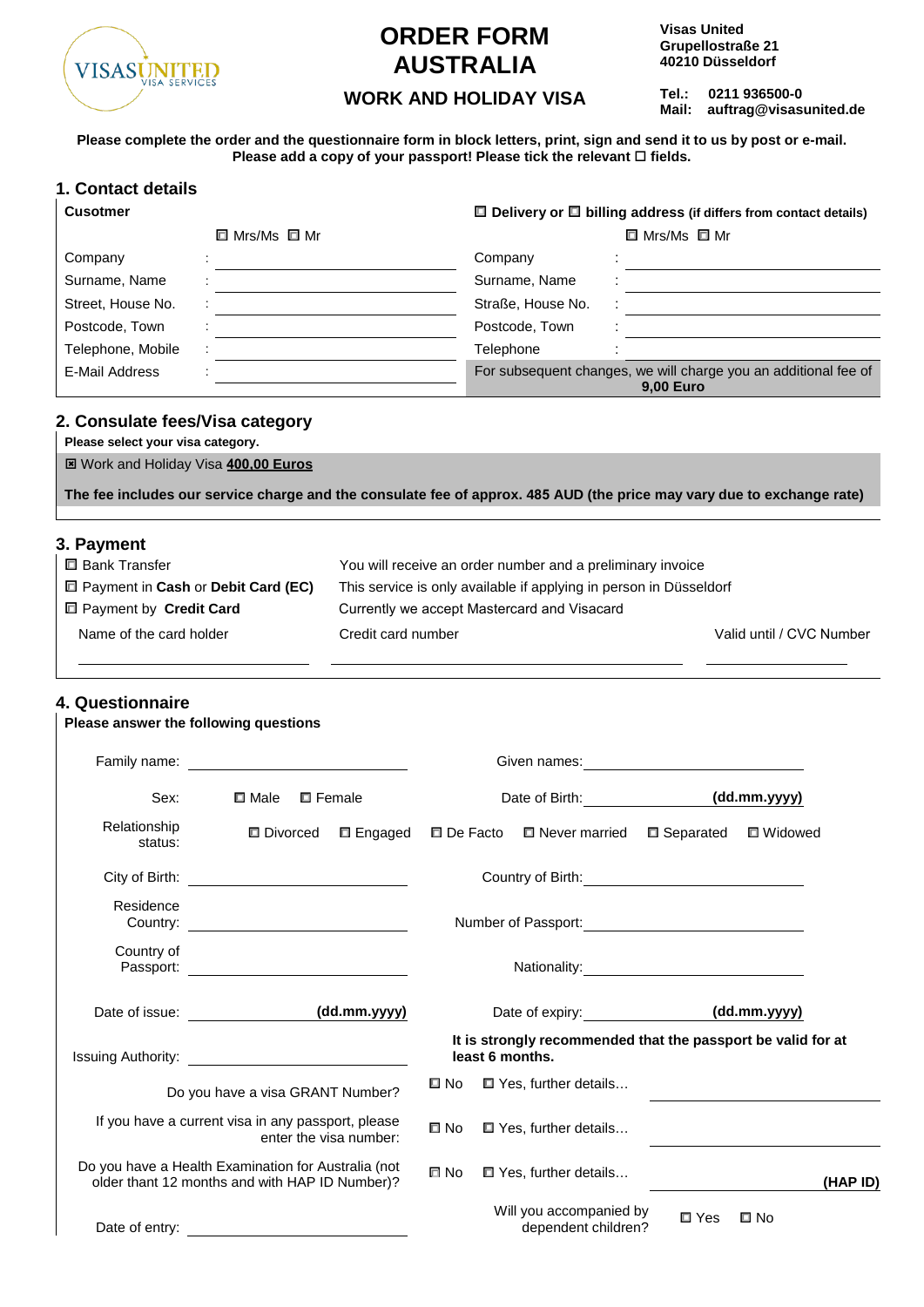

# **ORDER FORM AUSTRALIA**

**Visas United Grupellostraße 21 40210 Düsseldorf**

**Tel.: 0211 936500-0 WORK AND HOLIDAY VISA** Tel.: 0211 936500-0<br>Mail: auftrag@visasunited.de

| <b>Other names</b>                                   |                                                                                                                                                                                                                                |                                                  |                                                                                                                                                                                                                               |                                       |                     |                                          |
|------------------------------------------------------|--------------------------------------------------------------------------------------------------------------------------------------------------------------------------------------------------------------------------------|--------------------------------------------------|-------------------------------------------------------------------------------------------------------------------------------------------------------------------------------------------------------------------------------|---------------------------------------|---------------------|------------------------------------------|
|                                                      | Are you known by any other names?                                                                                                                                                                                              | □ Yes, please enter further information<br>l⊡ No |                                                                                                                                                                                                                               |                                       |                     |                                          |
| Other name:                                          |                                                                                                                                                                                                                                |                                                  | Reason for other name:                                                                                                                                                                                                        |                                       | $\square$ Deed Poll | □ Marriage                               |
|                                                      |                                                                                                                                                                                                                                |                                                  |                                                                                                                                                                                                                               |                                       |                     | □ Other □ Alternative Spelling           |
| Other citizenship                                    | Do you hold any other citizenship than that shown as<br>your Passport Country above?                                                                                                                                           |                                                  | □ Yes, please enter further information                                                                                                                                                                                       |                                       |                     | Π No                                     |
|                                                      |                                                                                                                                                                                                                                |                                                  |                                                                                                                                                                                                                               |                                       |                     |                                          |
|                                                      |                                                                                                                                                                                                                                |                                                  | Sex:                                                                                                                                                                                                                          | $\square$ Male                        | □ Female            |                                          |
|                                                      | Date of Birth: (dd.mm.yyyy)                                                                                                                                                                                                    |                                                  |                                                                                                                                                                                                                               |                                       |                     |                                          |
| Country of                                           |                                                                                                                                                                                                                                |                                                  | Nationality of                                                                                                                                                                                                                |                                       |                     |                                          |
| Date of issue: <u>container and the set of issue</u> | (dd.mm.yyyy)                                                                                                                                                                                                                   |                                                  | Date of expiry: (dd.mm.yyyy)                                                                                                                                                                                                  |                                       |                     |                                          |
|                                                      |                                                                                                                                                                                                                                |                                                  |                                                                                                                                                                                                                               |                                       |                     |                                          |
| What is your usual<br>occupation?                    |                                                                                                                                                                                                                                |                                                  | What is your highest<br>qualification?                                                                                                                                                                                        | <b>Qualification</b><br>□ High School |                     | □ Diploma/Graduation<br>□ Degree/Student |
| <b>Address details</b>                               |                                                                                                                                                                                                                                |                                                  |                                                                                                                                                                                                                               |                                       |                     |                                          |
|                                                      | Street, No.: The contract of the contract of the contract of the contract of the contract of the contract of the contract of the contract of the contract of the contract of the contract of the contract of the contract of t |                                                  | Postcode, City: experience of the control of the control of the control of the control of the control of the control of the control of the control of the control of the control of the control of the control of the control |                                       |                     |                                          |
|                                                      |                                                                                                                                                                                                                                |                                                  |                                                                                                                                                                                                                               |                                       |                     |                                          |
|                                                      |                                                                                                                                                                                                                                |                                                  |                                                                                                                                                                                                                               |                                       |                     |                                          |
| (other than Australia)?                              | In the last 5 years, have you visited, or lived, outside<br><b>GERMANY</b> for more than 3 consecutive months                                                                                                                  | ם No                                             | □ Yes, further details                                                                                                                                                                                                        |                                       |                     |                                          |
|                                                      | Do you intend to enter a hospital or a health care<br>facility (including nursing homes) while in Australia?                                                                                                                   | ⊡ No                                             | T Yes, further details                                                                                                                                                                                                        |                                       |                     |                                          |
| stay in Australia?                                   | Do you intend to work as, or study to be, or train to<br>be, a doctor, dentist, nurse or paramedic during your                                                                                                                 | □ No                                             | □ Yes, further details                                                                                                                                                                                                        |                                       |                     |                                          |
| Australia?                                           | Do you intend to work, or be a trainee, at a child care<br>centre (including preschools and creches) while in                                                                                                                  | ⊡ No                                             | □ Yes, further details                                                                                                                                                                                                        |                                       |                     |                                          |
| lecturer, or observer) while in Australia?           | Do you intend to be in a classroom situation for more<br>than 3 months (e.g. as either a student, teacher,                                                                                                                     | ⊡ No                                             | $\Box$ Yes, further details                                                                                                                                                                                                   |                                       |                     |                                          |
| showed an abnormality?                               | Have you ever had, or currently have, tuberculosis,<br>been in close contact with a family member that has<br>active tuberculosis, ever had a chest x-ray which                                                                | $\square$ No                                     | T Yes, further details                                                                                                                                                                                                        |                                       |                     |                                          |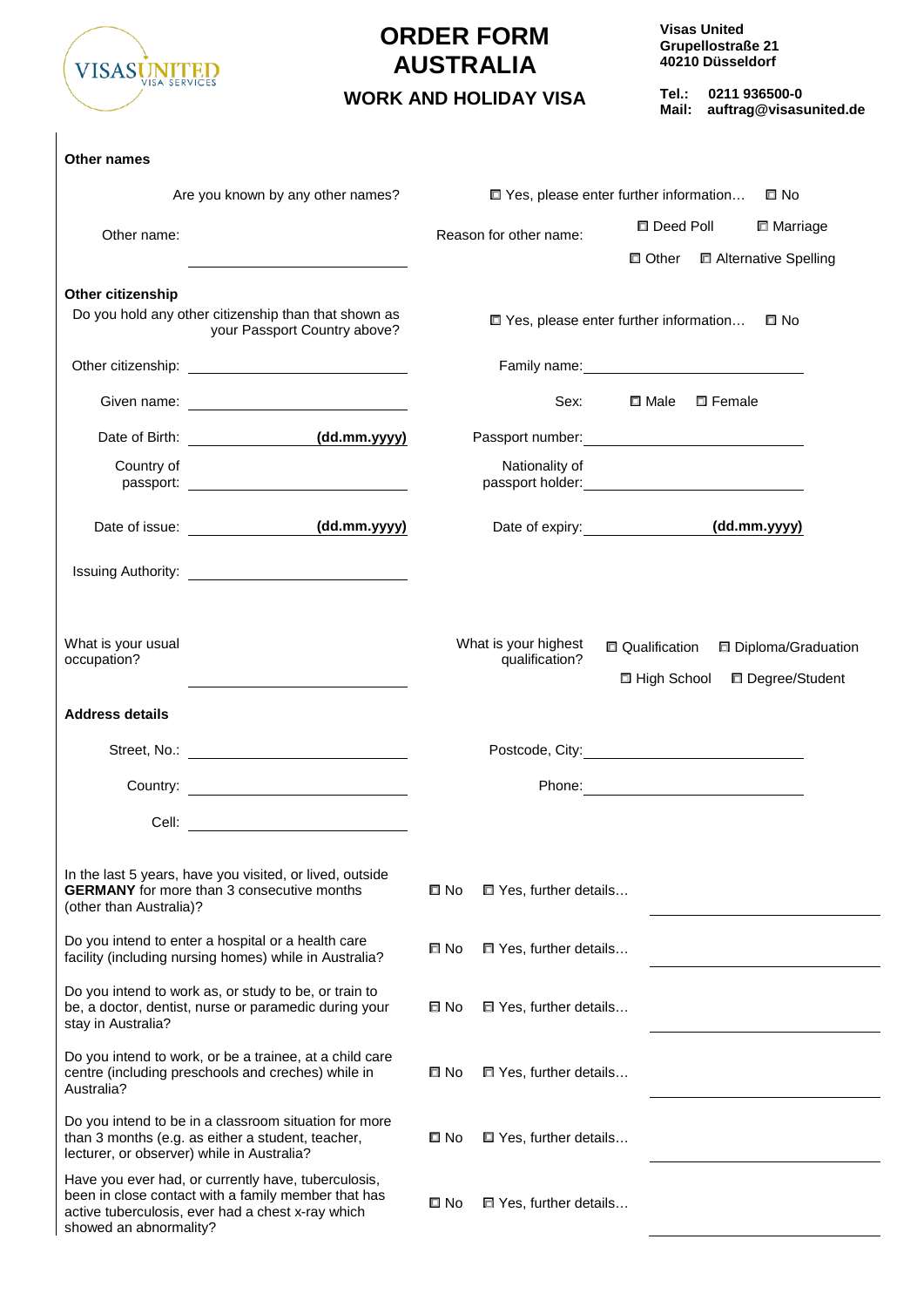| VISASUN                                                                                                                                                                                                                                                                                                                                                                                                                                                                                                                                                                                                                                                                                                                                                                                                             |              | <b>ORDER FORM</b><br><b>AUSTRALIA</b><br><b>WORK AND HOLIDAY VISA</b>                    | Tel.:<br>Mail: | <b>Visas United</b><br>Grupellostraße 21<br>40210 Düsseldorf<br>0211 936500-0<br>auftrag@visasunited.de |
|---------------------------------------------------------------------------------------------------------------------------------------------------------------------------------------------------------------------------------------------------------------------------------------------------------------------------------------------------------------------------------------------------------------------------------------------------------------------------------------------------------------------------------------------------------------------------------------------------------------------------------------------------------------------------------------------------------------------------------------------------------------------------------------------------------------------|--------------|------------------------------------------------------------------------------------------|----------------|---------------------------------------------------------------------------------------------------------|
| During your proposed visit to Australia, do you expect<br>to incur medical costs, or require treatment or medical<br>follow up for: blood disorder, cancer, heart disease,<br>hepatitis B or C and/or liver disease, HIV infection, in-<br>cluding AIDS, kidney disease, including dialysis, men-<br>tal illness, pregnancy, respiratory disease that has re-<br>quired hospital admission or oxygen therapy, other?                                                                                                                                                                                                                                                                                                                                                                                                | © No         | $\Box$ Yes, further details                                                              |                |                                                                                                         |
| Do you require assistance with mobility or care due to<br>a medical condition?                                                                                                                                                                                                                                                                                                                                                                                                                                                                                                                                                                                                                                                                                                                                      | □ No         | T Yes, further details                                                                   |                |                                                                                                         |
| Visa applicants are encouraged to be immunised against infectious diseases before travelling to Australia. Visa applicants who are<br>unable to arrange their immunisation before departure from their home country are encouraged to seek advice on arrival in Aus-<br>tralia. The Australian state and territory health authorities assist people to obtain general medical help and advice, including im-<br>munisation. Parents are strongly encouraged to have their children immunised against hepatitis B, diphtheria, tetanus, pertussis<br>(whooping cough), poliomyelitis, haemophilus influenzae type-b (Hib), pneumococcal and meningococcal infections, mumps, mea-<br>sles, rubella and varicella (chickenpox). Babies between the ages of 2 and 8 months of age (only) are also encouraged to be im- |              | munised against rotavirus.                                                               |                |                                                                                                         |
|                                                                                                                                                                                                                                                                                                                                                                                                                                                                                                                                                                                                                                                                                                                                                                                                                     |              | Parents should bring any immunisation records for their children with them to Australia. |                |                                                                                                         |
| Have you, ever:<br>been convicted of a crime or offence in any country<br>(including any conviction which is now removed from<br>official records)?                                                                                                                                                                                                                                                                                                                                                                                                                                                                                                                                                                                                                                                                 | © No         | $\Box$ Yes, further details                                                              |                |                                                                                                         |
| been charged with any offence that is currently<br>awaiting legal action?                                                                                                                                                                                                                                                                                                                                                                                                                                                                                                                                                                                                                                                                                                                                           | © No         | $\Box$ Yes, further details                                                              |                |                                                                                                         |
| been acquitted of any criminal offence or other<br>offence on the grounds of mental illness, insanity or<br>unsoundness of mind?                                                                                                                                                                                                                                                                                                                                                                                                                                                                                                                                                                                                                                                                                    | □ No         | □ Yes, further details                                                                   |                |                                                                                                         |
| been removed or deported from any country<br>(including Australia)?                                                                                                                                                                                                                                                                                                                                                                                                                                                                                                                                                                                                                                                                                                                                                 | □ No         | □ Yes, further details                                                                   |                |                                                                                                         |
| been refused a visa for Australia or another country?                                                                                                                                                                                                                                                                                                                                                                                                                                                                                                                                                                                                                                                                                                                                                               | □ No         | T Yes, further details                                                                   |                |                                                                                                         |
| left any country to avoid being removed or deported?                                                                                                                                                                                                                                                                                                                                                                                                                                                                                                                                                                                                                                                                                                                                                                | □ No         | T Yes, further details                                                                   |                |                                                                                                         |
| been excluded from or asked to leave any country<br>(including Australia)?                                                                                                                                                                                                                                                                                                                                                                                                                                                                                                                                                                                                                                                                                                                                          | ⊡ No         | T Yes, further details                                                                   |                |                                                                                                         |
| committed, or been involved in the commission of war<br>crimes or crimes against humanity or human rights?                                                                                                                                                                                                                                                                                                                                                                                                                                                                                                                                                                                                                                                                                                          | □ No         | □ Yes, further details                                                                   |                |                                                                                                         |
| been involved in any activities that would represent a<br>risk to Australian national security?                                                                                                                                                                                                                                                                                                                                                                                                                                                                                                                                                                                                                                                                                                                     | $\square$ No | T Yes, further details                                                                   |                |                                                                                                         |
| had any outstanding debts to the Australian<br>Government or any public authority in Australia?                                                                                                                                                                                                                                                                                                                                                                                                                                                                                                                                                                                                                                                                                                                     | □ No         | T Yes, further details                                                                   |                |                                                                                                         |
| been involved in any activity, or been convicted of any<br>offence, relating to the illegal movement of people to                                                                                                                                                                                                                                                                                                                                                                                                                                                                                                                                                                                                                                                                                                   | $\square$ No | □ Yes, further details                                                                   |                |                                                                                                         |

any country (including Australia)?